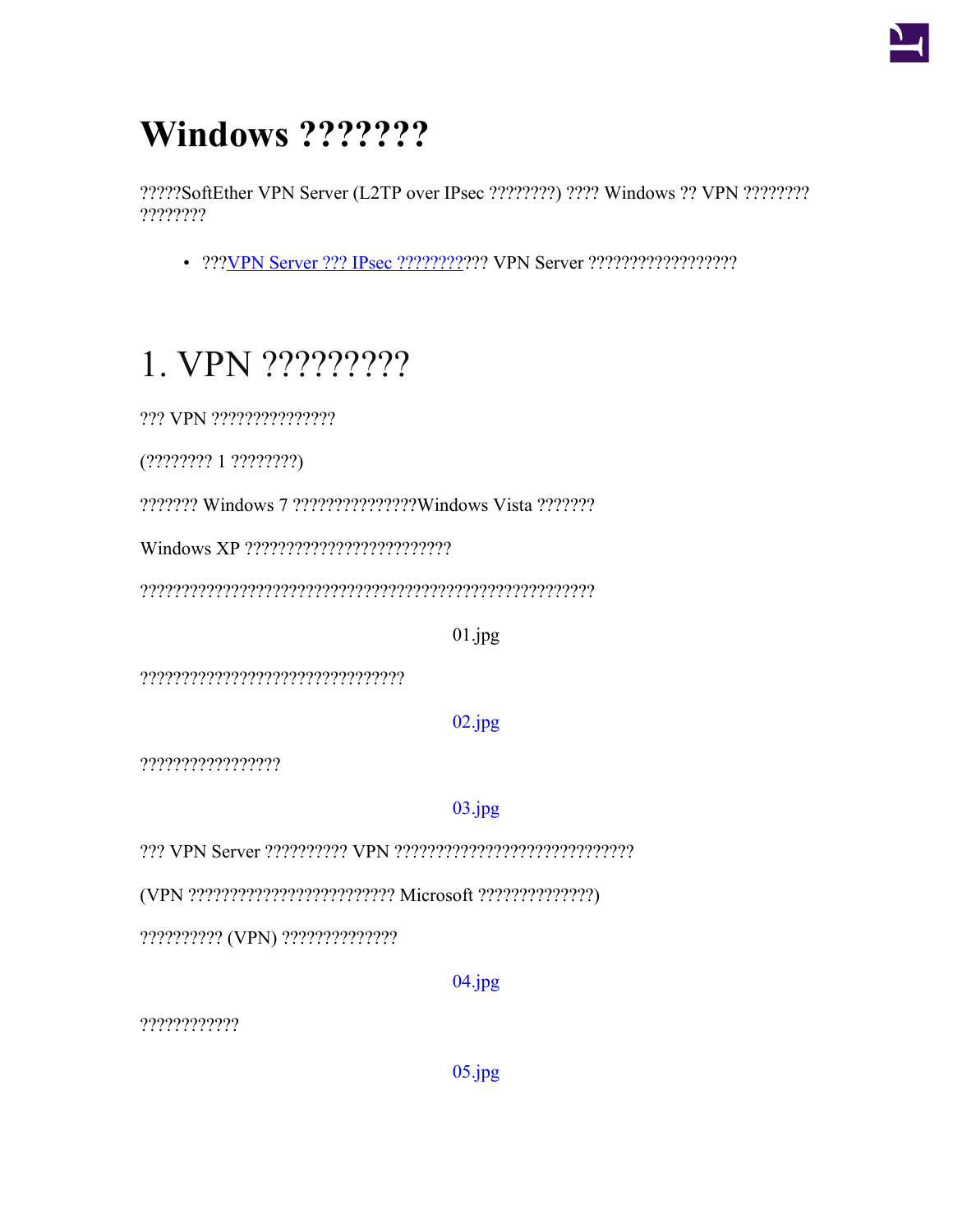- ???????? ??????????? VPN Server ? IP ??????? FQDN (DNS ?) ????????
- 
- $(?????????????????????)$

????????????

#### $06.jpg$

- 2222222222222 VPN Server 222222222 HUB 222222222222222
- 
- 
- 

#### $07$ .jpg

#### $08.jpg$

???????????????????????????

#### $09.jpg$

?????????????VPN ????????IPsec ????????? 2 ?????? ????? (L2TP/IPSec)????????????

#### $10.jpg$

??????????!Psec ????? (PSK: Pre-Shared Key) ???????

#### $11.jpg$

????????????????????